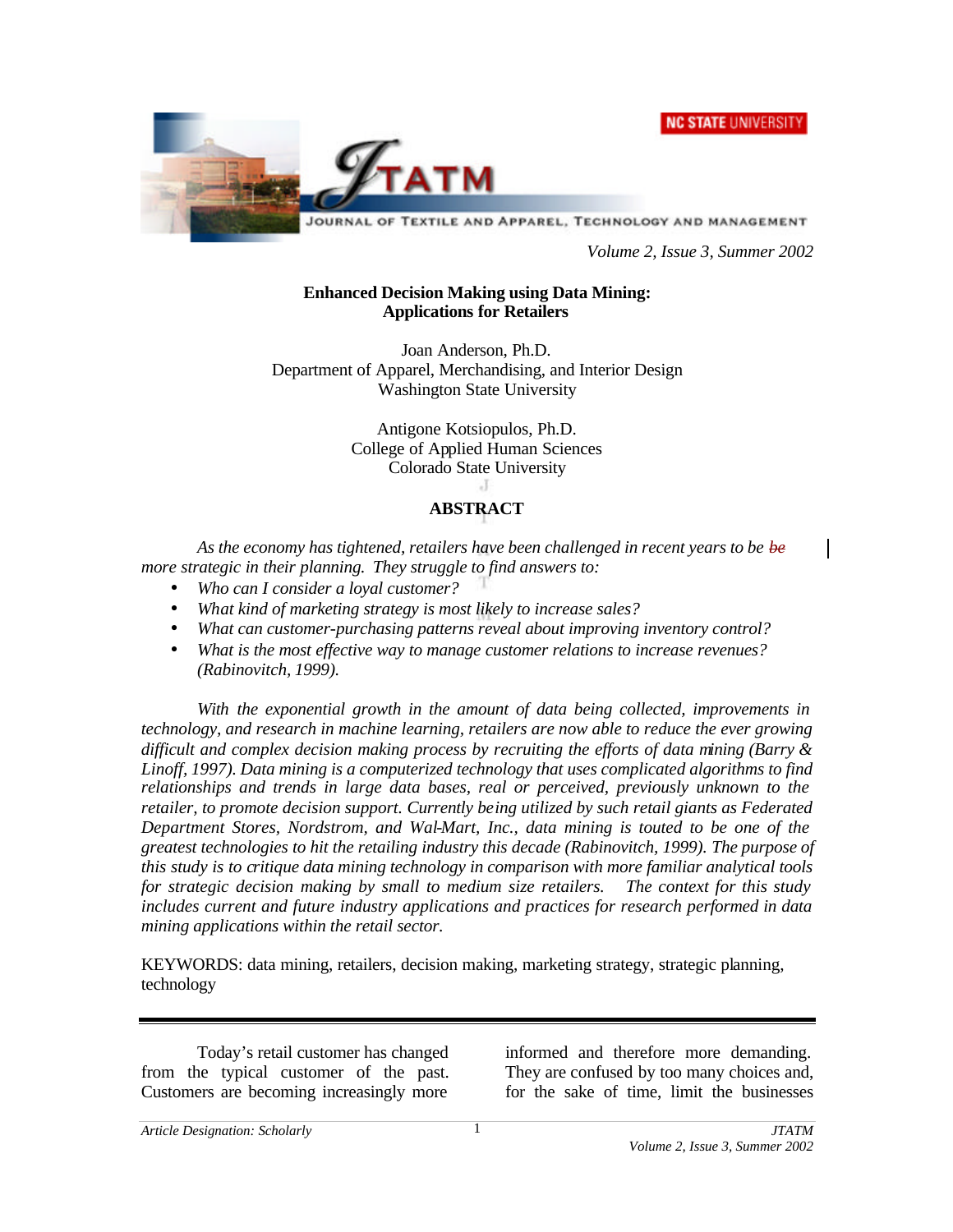with which they deal (Cabena, Hadjinian, Stadler, Verhees & Zanasi, 1998). Market saturation has forced retailers to look for new niche markets such as different ethnic groups or those with special needs in order to compete. Traditional mass marketing is proving to be ineffective in today's competitive markets and customers are searching out more targeted channels for specific merchandise. Merchants are turning to the development of private label brands as a means of differentiation. Competition has made it more and more difficult to stand out from the crowd, so new markets are being explored through different channels, such as e-commerce. Product timing is of even greater concern. Getting new products on the market and on the sales floor is becoming increasingly more important. Product life cycles are getting shorter, (e.g. the life of a computer), leaving less time to realize a profit on a given product (Cabena et al, 1998).

With all of these changes in the business environment, retailers are beginning to focus more on preventing defection to the competition by creating better relationships to increase loyalty, although a 1996 study found that retailers spend five to ten times more money on obtaining new customers rather than trying to keep existing customers. By 2001, 52.5% of retailers surveyed where using data mining technology (Chain Store Age, Anonymous Author, 2001). They are also focusing on competitors' strategies with regard to new store location, product offerings and pricing.

 Retailers are realizing that all the data they are collecting has value if properly stored and analyzed. Today the United States alone has 450 to 750 petabytes of electronically stored information. This is the equivalent of up to 375 trillion document pages and records. It is also reported that this is growing at a rate of 18% to 30% annually (Kempster, 1998).

Retailers struggle to find answers to questions such as:

- Who can I consider a loyal customer?
- What kind of marketing strategy is most likely to increase sales?
- What can customer-purchasing patterns reveal about improving inventory control?
- What is the most effective way to manage customer relations to increase revenues? (Rabinovitch, 1999).

With the exponential growth in the amount of data being collected, improvements in technology, and research in machine learning, retailers are now able to reduce the ever growing difficult and complex decision making process by recruiting the efforts of data mining (Barry & Linoff, 1997). Data mining is touted to be one of the greatest technologies to hit the retailing industry this decade (Rabinovitch, 1999).

The purpose of this study is to critique data mining technology in M comparison with more familiar analytical tools for strategic decision making by small to medium size retailers. The context for this study includes current and future industry applications and practices for research performed in data mining applications within the retail sector.

## What is Data Mining?

Data mining defined. There are abundant definitions of data mining in the literature. (Anderson, 2001; Marketing Computers, 1996; Ritzer, 1996; Thearling, 2002). For the purposes of this article, data mining is a computerized technology that uses complicated algorithms to find relationships and trends in large data bases, real or perceived, previously unknown to the retailer, to promote decision support. Data mining is currently in a state of growth. More products are being developed, more businesses are incorporating the efforts of data mining into their decision making processes, and more is being written about the benefits and burdens of data mining than

 $\mathcal{X}$ 

T.

A T.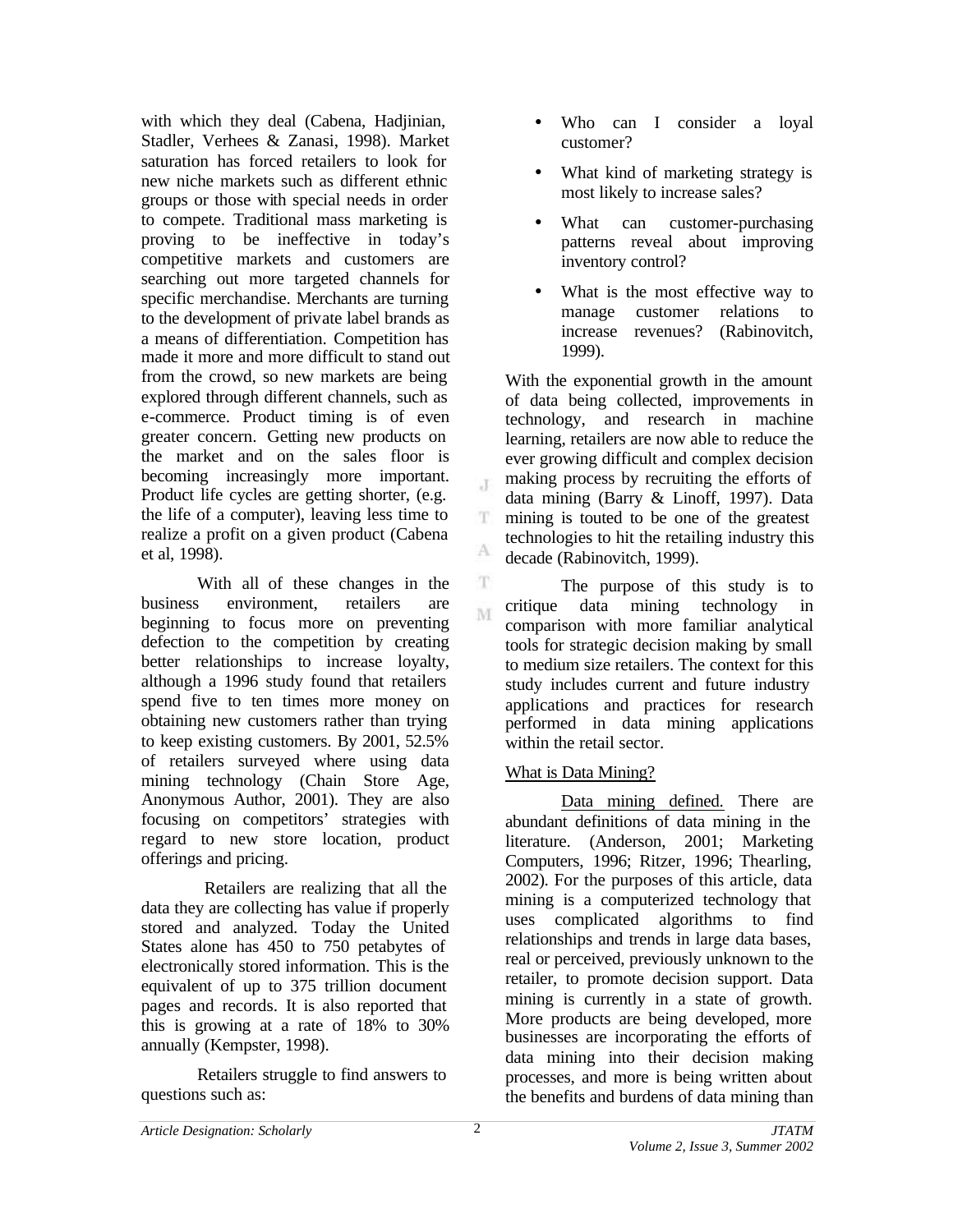ever before (Anderson, 2001). The market for commercial data mining software is expected to rise from \$540 million in 2002 to \$1.5 billion in 2005. However, according to Thearling (2002) it depends on what you call data mining. Vendors are focusing more on adding new tools to existing applications rather than developing new ones and there is a push toward standardization and integration. Data mining has been referred to as a statistical process of analyzing data stored in a data warehouse (Decker, 1998). A data warehouse is an extensive data repository consisting of information from all facilities of organizations' operations, including external sources, that is maintained to support decision-making. Data within the warehouse is manipulated to create easy access by data mining tools. Data mining is possible without a data warehouse, but more difficult. Smaller, downsized versions of data warehouses can be created. These are known as data marts and focus on one particular area of a database such as credit card users (Decker, 1998). Data marts are less expensive and can operate in a much smaller environment. The following example illustrates this concept:

| Table 1. Comparison of Data Warehouse |  |
|---------------------------------------|--|
| and Data Mart Databases.              |  |

| DATA WAREHOUSE                     | DATA MART                         |  |  |
|------------------------------------|-----------------------------------|--|--|
| Total company sales<br>information | Sales for a single<br>location    |  |  |
| Store sales/Hourly<br>sales        | Credit card sales only            |  |  |
| Customer profiles                  | Credit card customer<br>profiles  |  |  |
|                                    | Credit card purchasing<br>history |  |  |

Knowledge discovered through data mining can take on different forms. Existing research identified five general categories of information (Anonymous, 1996; Thearling, 2002):

1). Associations or affinities includes occurrences linked to a single event, such as evaluating the profitability of promotions or identifying patterns that exist within a single set of items, for example, product combinations.

2). Sequencing includes events that are linked together in some fashion. An example would be if a blazer were bought, then what percent of the time will a blouse be bought within how many days and accessories within how many days?

3) Classifications include rules for sorting characteristics into categories such as customer types. Classifications can be used to analyze the effectiveness of a promotion on a specified customer group or the necessary expenditure to obtain a certain patron.

4) Clustering or segmentation can be used to m discover groups within a database. For example, creating customer segments based M on a particular attribute such as risk, profit or response. It can help answer questions on retaining a high profit, high value, low risk customer or increase profit by cross selling to low profit, high value, low risk customers.

5) Forecasting or predicting involves making predictions of a certain dependant variable such as sales, response, behavior or lifetime value, based on patterns found within the data. The factors found within the data are independent variables; also know as predictors, such as purchase history and demographics. An accurate and complete historic database is necessary for accurate predictions.

Data mining techniques. In addition to different sizes of databases ands different forms that information can take, there are different data mining techniques. In a white paper published in 1995 by Data Intelligence Group, six common data mining techniques where discussed:

J

A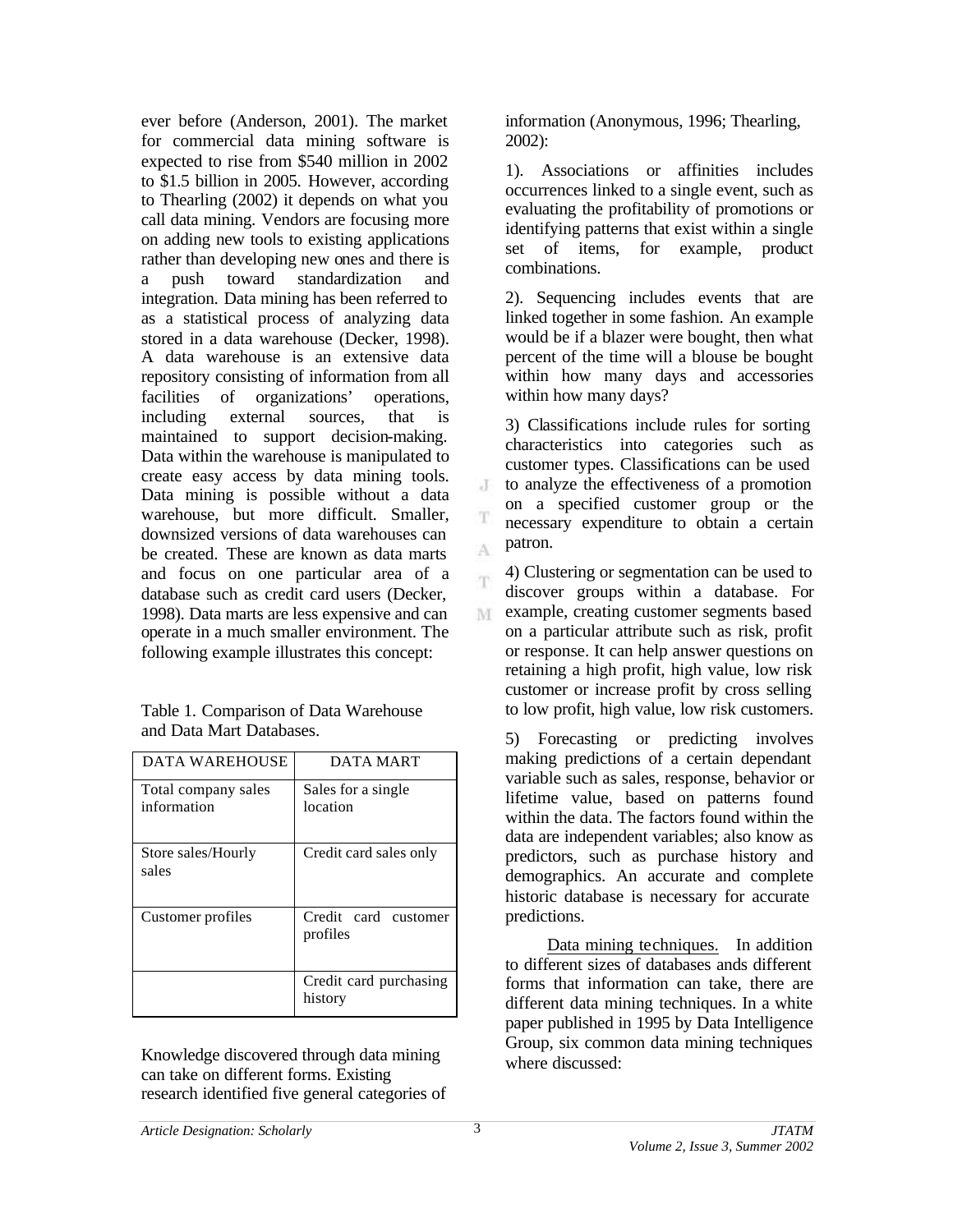- 1) Artificial neural networks are a nonlinear predictive decision making model which uses existing data with a known outcome to train a model which can then be used to make predictions on data with unknown outcomes.
- 2) Genetic algorithms are a technique that is based on the concepts of natural evolution using genetic combination, mutation, and natural selection as a form of optimization.
- 3) Decision trees are tree shaped decision models that utilize rules to classify a data set. Each model represents sets of decisions.
- 4) Nearest neighbor method is a data classification technique based on similar records within a historical database.
- 5) Rule induction is the use of if-then rules from data based on statistical significance.
- 6) Data visualization is the pictorial representation of relationships among data.

## How Does Data Mining Work?

Gathering data. Historically, small and medium sized retailers have had the privilege of developing close and mutually beneficial relationships with their customers. These relationships were possible because peoples buying behavior did not change much. The availability of choices, which fostered changes in preferences for and perceptions of products, was limited. Price was less of an issue due to less competition (Cabena, et al., 1998). Customer bases were smaller and more loyal (Cabena, et al., 1998). Retailers benefited from these relationships in ways such as knowing whether or not customers would like a new product, what colors and sizes of apparel sold best and whether to discontinue a product or just reduce the stock because of certain customer preferences. Customers also benefited from these relationships. They had a store where they could count on products they needed at a price they expected and new products made available aligned with their needs and wants. With the onslaught of mass production and mass media, these relationships became increasingly difficult to maintain (Cabena et al. 1998). Today, with the presence of category killers, such as Toys R Us and hypermarkets, such as Biggs, these relationships are hard to find and difficult to create. Customer behavior has been altered exponentially with continuously changing demographic and pychographic behavior (Cabena et al. 1998).

In the past, retailers built relationships with customers by realizing their needs, remembering what they preferred, and learning over time how to serve them better (Berry & Linoff, 1997). Today's larger retailers attempt to replicate the intuition of retailers of past. They aim to create an image of remembering customers by name and knowing their purchasing behavior. Seem impossible? Technologies such as data mining available to retailers today make this easier than most think. With the overwhelming presence of the Internet, intranets, and data files in the giga and tera byte ranges, the ability to transform raw data into workable and predictable solutions to complex merchandising and retail problems has become a reality. Larger corporations have been data mining for years, but because of becoming cost prohibitive, smaller companies have been left behind. The fact that smaller companies could not afford or utilize data mining software has changed. According to the Data Intelligence Group (1995), with the now mature technologies of data collection and storage, powerful multiprocessor computers, and data mining algorithms, data mining is ready for application into the business community. More and more software aimed at this market is being developed (Marketing Computers, 1996, Thearling, 2002).

Analyzing data. Statisticians have been manually data mining for years (Thearling, 2002). The first necessary step is to identify the database to be analyzed. The retailer then must decide if they have

 $\cdot$ T

T.

 $\Lambda$ 

T. M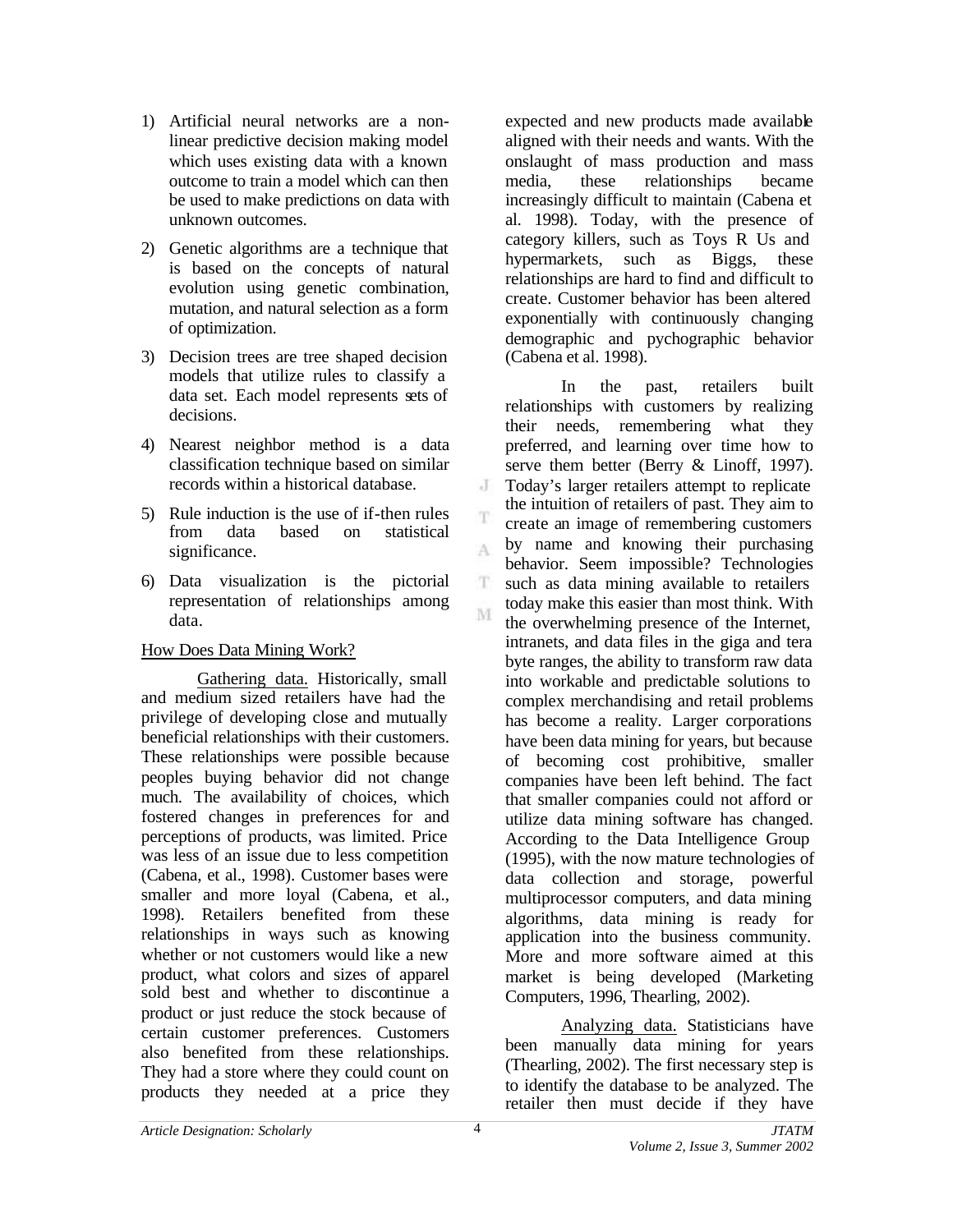specific questions, or a hypothesis they are researching or if they would like the system to generate information for them. At this time, it is necessary to choose the appropriate data-mining tool for the database and type of information being sought. Data mining tools differ in the way they work and the type of problems they are designed to address. Once the tool is in place, the retailer either asks the system to generate the information or tests the predetermined hypothesis. Once the knowledge is discovered, it is necessary to validate. Once the retailer has valid information, action is taken and the outcome analyzed. The process is then adjusted and repeated.

Critical Analyses of Scenarios Illustrating Use of Data Mining versus Other Technology:

 The type of information available to retailers with no computer for data analysis, retailers with computers using traditional data analysis capabilities, and retailers with computers using data mining capabilities will be compared to illustrate the value of data mining as input to strategic planning for current retailers. The following three types of questions are commonly encountered by retailers and merchandisers and thus serve to demonstrate realistic input and outcomes. Table 2 displays this comparison in summary format.

*Scenario A – Tracking promotional effectiveness: Sales – "How well did I do in my last promotion?"*

1: No computer – In tracking sales and promotional effectiveness with no computerized point of sale, a retailer would have to track information manually. Cash registers provide general information such as total sales and sales by department, however, discount dollars and coupon sales would have to be tracked manually. Sales and discount dollar information must be recorded in some sort of a ledger to make comparative data analysis with past time frames and promotions. There would most likely be no sales information by stock keeping unit (SKU) as this would be very time consuming. In addition, customer information would also have to be tracked in some manual fashion. Tracking the effectiveness of multiple promotions running simultaneously would prove very troublesome and any information with regards to add-on sales or selling up to a higher price point would not be possible without putting in a considerable amount of over time.

*2:* Using a computer with traditional data analysis capabilities. Computerized point of sale software programs can track sales information from very general to very detailed, depending on the software package being utilized and the manner in which the program has been setup. Numerous sales reports can be generated to facilitate data analysis. Retailers must formulate predetermined questions to analyze and all analyses are based on historical data that has been accumulated. Information available includes comparative sales information; discount dollars generated and customer information. The following are examples of some of the questions that retailers can answer through the use of reports.

> a)"Did my sales increase during the time of my promotion?"

b)"Did I sell more of the SKU's than normal during promotion?"

c)"Which customers bought from me during the promotion?"

3: Using a computer with data mining capabilities. Databases are generated with similar sales information as the traditional data analysis software programs. The retailer does not necessarily need to formulate predetermined questions to analyze. Data mining automatically analyzes the information and can find relationships among the data to answer such questions as:

a) "Why are my discount coupons or promotions not attracting the sort of return I was expecting?"

J T

A

T.

M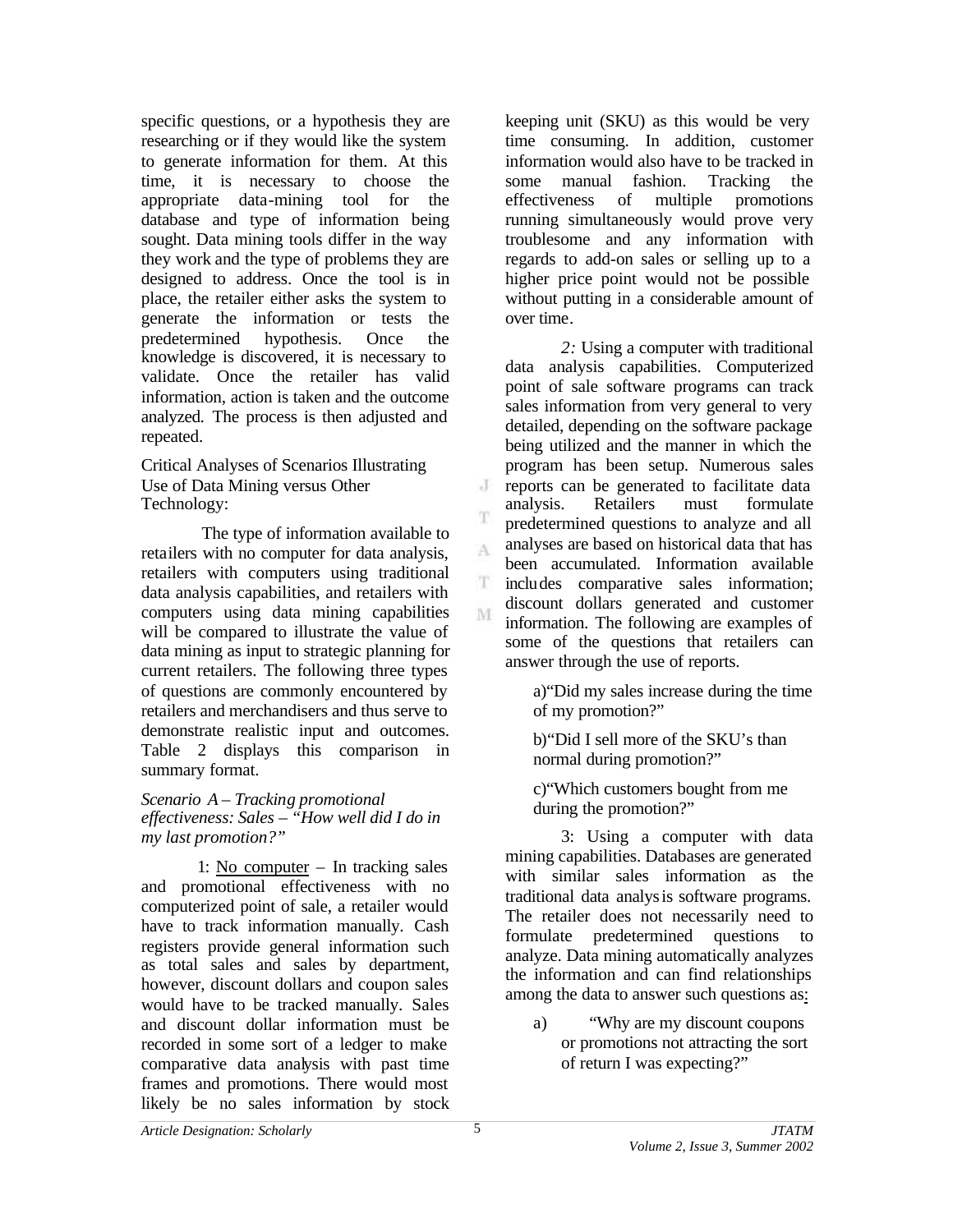b) "How do I get my other stores to match the sales figures of my northern stores?"

Using data mining in analyzing promotions can allow retailers to target the top 5% of customers, increasing the response rate by 2% and generating as much as 20% of the sales for a particular promotion (Murphy, 1998). The following are examples of the type of information that data mining can produce:

- a) "If a store sold 100 more button down white collar shirts than any other white collar shirts in the past month, and if the retailer has been running a one month promotion, then sales will increase 25% when the promotion is repeated."
- b) "Cola is purchased 65% of the time when customers buy corn chips at regular price and 85% of the time during promotions (Data Mining Information, Anonymous Author 1996)"

#### *Scenario B – Inventory Control: "How do I avoid stock outs on fast moving items?"*

1: No computer. When retailers do not use computers to keep track of inventories, all SKU counts must be done by hand. This is very time consuming and carries a great potential for human error. Counts must be done frequently and manually on fast moving items. "Eyeballing" (visually scanning inventory) becomes a frequent practice reducing accuracy. This type of inventory control reduces response time on reorders and increases the potential of missed sales due to stock outs. Commonly utilized figures such as stock to sales ratios, turnover, and gross margin return on investments must be calculated by hand with sales receipts, inventory counts and a calculator. This is time consuming, subject to human error and is most likely computed for longer periods of time. This may be acceptable for slower moving items, but can prove detrimental

while attempting to maintain stock levels for fast moving SKUs.

2: Using a computer with traditional data analysis capabilities. When using a computerized inventory control system linked to a point of sale program, retailers can maintain a perpetual inventory. This is a much more accurate form of inventory control, allows for greater control of sizes and colors within styles and can free up the time spent counting by hand. Inventory reports can be generated to aid in answering predetermined questions such as:

- a) "Which of my SKU's am I running low on?"
- b) "Of my top ten sellers, what are my stock levels?"

J Most traditional data analysis software programs can automatically generate stock m. to sales ratio, turnover, and gross margin A return on investment figures for predetermined periods of time, such as one ήή. year or one day. This can be beneficial when **monitoring** stock levels on fast moving items.

If the retailer chooses, they can maintain on-line ordering with vendors to automatically monitor stock levels of certain items allowing for faster replenishing times and often avoid stock outs. This can lead to increases in sales and more accurate inventory control.

3: Using a computer with data mining capabilities. When maintaining inventory control using data mining, a retailer is not limited to sales volume and stock levels as a means to perform analysis. Data mining can go much deeper into the database to create information such as:

 a) Forecast seasonal demands that match customer profiles.

 b) Forecast an increase in demand due to promotion to help inventory correctly when something goes on promotion.

c) Analyze inventory that performs differently in different market segments and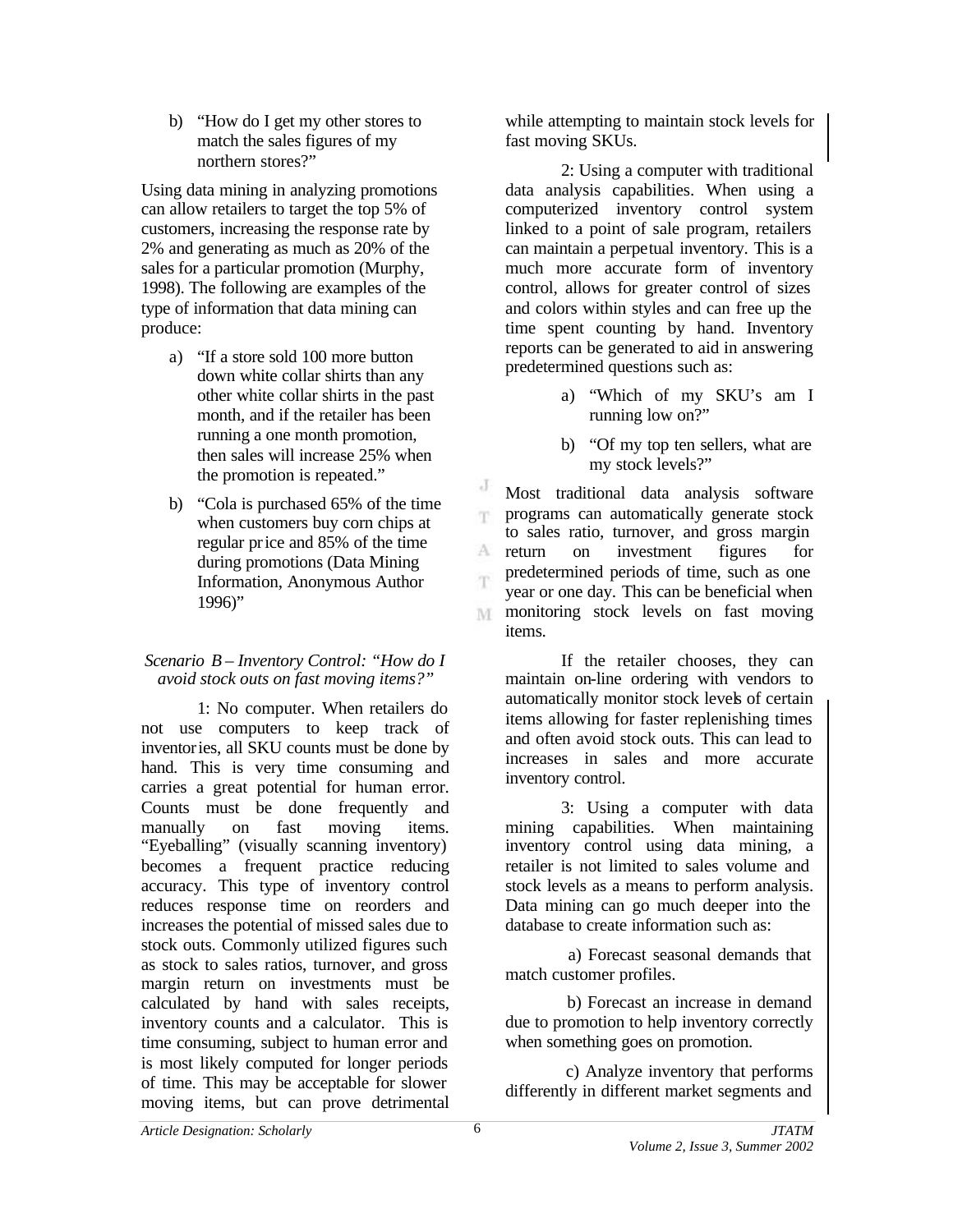locations. This allows for better utility of floor space within multiple store chains.

 d) Data mining can compile a sales profile for each SKU by analyzing all possible influences, such as sales trends, seasonal patterns, demographics, etc. This profile is modified over time and allows retailers to predict just-in-time purchasing way ahead of actual sales.

*Scenario C – Facilitating buying decisions: "How can I determine which new products to carry?"*

1: No computer. Determining new products and styles without the aid of computerized reports can be difficult. Experienced retailers may find this a less daunting task, however, figures such as turnover and gross margin, indicators of past product performance need to be generated manually. This can be a very time consuming process. Cash registers can maintain department sales information, which yield little useful information in deciding on new product purchases. Departmental sales information could be an indicator as to how general categories of merchandise are performing, but offer little help in determining specific product information.

Predicting what your customers may like without some sort of customer database can be a shot in the dark. Retailers in this situation may play a more reactive role to market demands, watching what is selling in other stores and markets and scrambling to get their hands on stock while customer demand is still high. All too often, merchandise is not available or the demand has dropped, retailers find themselves over stocked and markdowns are inevitable. Trade journals can provide buyers with forecasting information, which can prove helpful, but this type of information is often general and not targeted at their specific trading area.

2: Using a computer with traditional data analysis capabilities. Retailers who have the benefit of sales and inventory

reports generated from traditional database queries have the advantage of detailed historical information as to what products have performed well in the past. This information coupled with forecasting reports from trade journals and other sources predicting customer-purchasing trends can improve the success rate of new product introduction. Traditional database analysis can also provide reports from customer databases, allowing buyers to see the type of products particular customers tend to purchase. Once again, this information is purely historical and predicting new product success is still somewhat a guessing game.

3: Using a computer with data mining capabilities. The use of data mining in making new product determinations  $\cdot$ eliminates a great deal of the guesswork. Data mining allows retailers to promote new products to the consumer rather than simply being reactive. It allows for greater A understanding of various levels of customer T. sophistication to aid in determining new products or services (Stedman, 1997). This M type of analysis can help the buyer understand whom the customer is, what they like and what to offer verses what the customer expects. In deciding which new products to stock, data mining can mine for:

- a) customer complaints and pay attention to customer feedback on what product you currently sell to yield new product information
- b) customer behavior with existing products, yielding new product information
- c) customer aspirations rather than needs. An example of this is personal pa ir jeans by Levi Straus. Customizing a perfect fit is often more a hope than an expectation.

neglected or overlooked customer segments leading to new product decisions.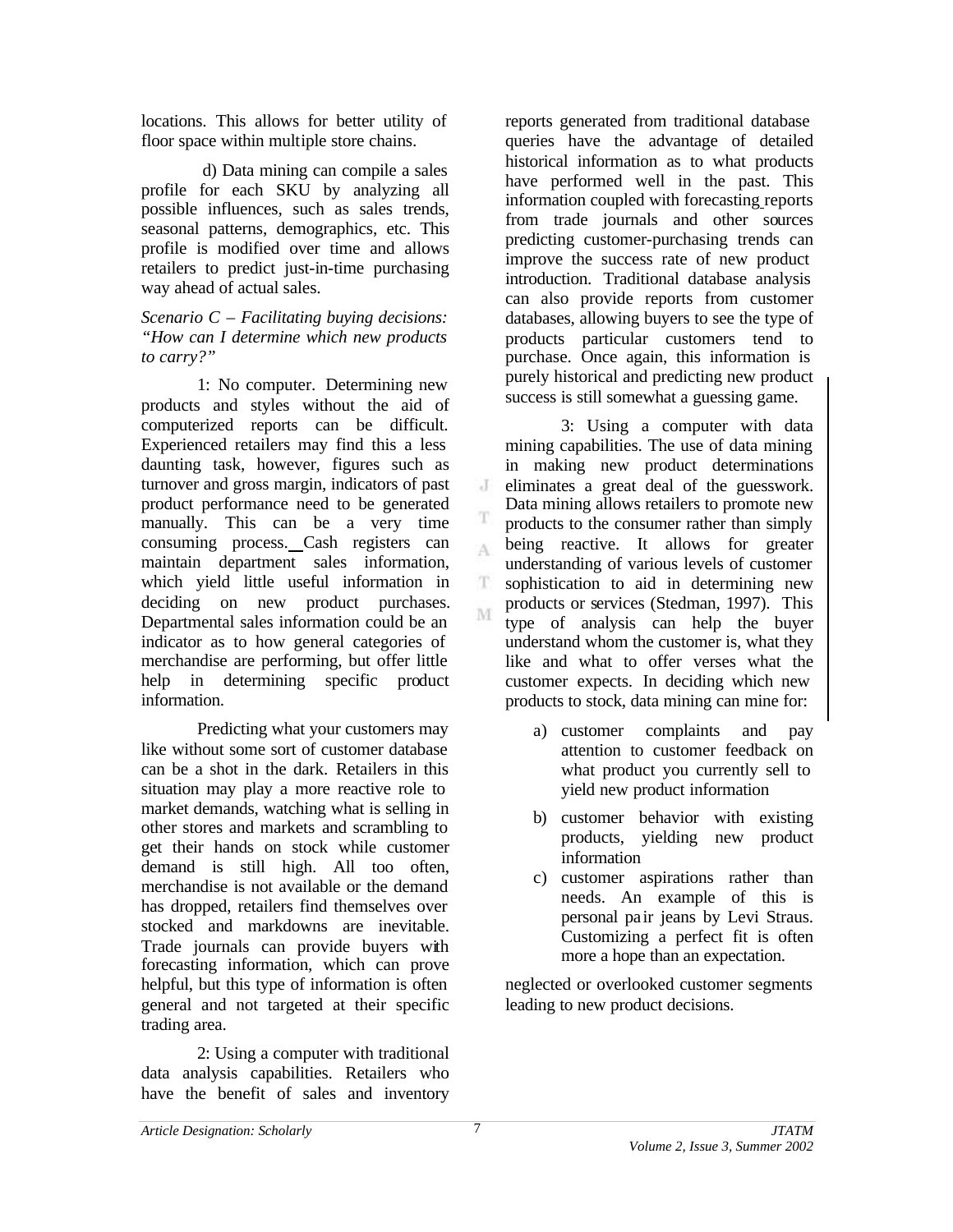Table 2. Comparison of data mining versus no computer and traditional analyses.

# Quality of Data Analysis

|                                        | N <sub>o</sub> | Traditional            | Data     |
|----------------------------------------|----------------|------------------------|----------|
|                                        | Computer       | Analysis               | Mining   |
| A. Tracking promotional effectiveness: |                |                        |          |
|                                        |                |                        |          |
| Total sales                            | moderate       | high                   | high     |
| Comparative sales information          | low            | moderate               | high     |
| Discount dollars                       | low            | high                   | high     |
| Coupon sales                           | low            | high                   | high     |
| <b>Customer</b> information            | low            | high                   | high     |
| Tracking multiple promotions           | low            | moderate               | high     |
| Tracking add-on sales                  | low            | moderate               | high     |
| Selling up to a higher price point     | low            | $\overline{m}$ oderate | high     |
|                                        |                |                        |          |
| J<br><b>B.</b> Inventory management:   |                |                        |          |
| T                                      |                |                        |          |
| Tracking inventory counts<br>A         | low            | high                   | high     |
| Maintaining accurate counts            | low            | high                   | high     |
| Timely reorders                        | low            | moderate               | high     |
| Avoiding stock outs<br>M               | low            | moderate               | high     |
| Calculating financial figures          | low            | high                   | high     |
| Managing fast moving items             | low            | moderate               | high     |
| C. Buying decisions:                   |                |                        |          |
|                                        |                |                        |          |
| Determine new products                 | low            | low                    | moderate |
| Accessing historical data              | moderate       | high                   | high     |
| Predicting customer preferences        | low            | moderate               | high     |
| Making timely purchases                | low            | moderate               | high     |
| Avoiding overstock                     | low            | moderate               | high     |
| Reducing markdowns                     | low            | moderate               | high     |
| Forecasting preferences/demand         | low            | moderate               | high     |
|                                        |                |                        |          |

Note:

High=high level of quality Moderate=moderate quality Low=low level of quality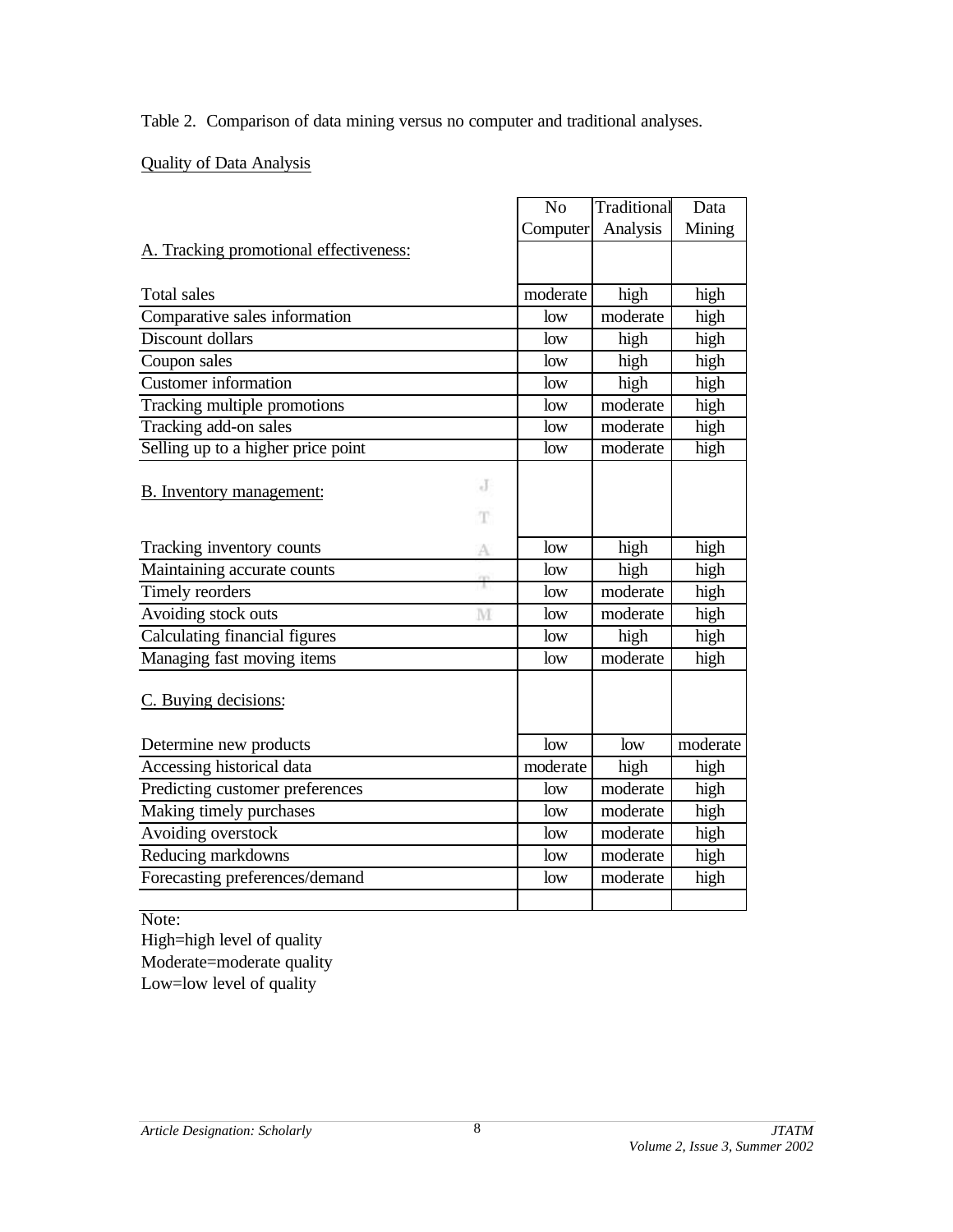#### Data Mining in Current Retail Decision Making and Strategic Planning:

A range of current uses for data mining within the retail industry demonstrates growing applications and utility within strategic planning processes.

Direct mail marketing*.* The Body Shop International is testing data mining to increase the efficiency of its mail order business. They are interested in cutting back on the number of catalogs they mail out while at the same time improve response rates for those customers whom already receive the catalog (Whiting, 2002). Macy's West found by analyzing promotional response data targeted to specific customer, they received a 44% response rate. The same offer sent to a general audience received an 8% response rate (Chain Store Age, Anonymous Author, 1999).

Customer relationship management (CRM) and customer profiles. Federated Department stores is combining customer and transaction data to identify best customers and offer exclusive extras. For example, Macys West by identifying customer-spending habits can predict lifechanging events such as marriage and children within one year (Chain Store Age, Anonymous Author, 1999). ZCMI , a department store chain based in Utah is using data mining to integrate customer data with multiple other merchandising systems to identify popular products and specific customer categories (Rabinovitch, 1999). Sears Canada discovered through data mining technology that their best customers shop in multiple different channels and as a result are redeveloping their marketing strategies to more aggressively promote the various channels (Kroll, 2001). Neiman Marcus is using data mining technology to build and enhance customer relationships. According to Billy Payton, VP of membership programs "Our data is extremely important to us…our business is relationship based. We've found we reach our customers best through our data" (Chain Store Age, Anonymous Author, 2000).

Category management and inventory control. Rubbermaid is using data mining technology for category management and merchandising optimization (Discount Store News, Anonymous Author, 1999). Wal-Mart, Proctor and Gamble, Coke, Pepsi, and American Greetings have been using data mining for category management for several years (Parks, 2000).

Market basket analysis. J Crew Group Inc. is combining click stream analysis from its web site along with pointof-sale (POS) data from retail store locations to perform product affinity analysis. They want to determine what clothes, shoes, and accessories customers most often purchase together. The data will then be used to make complementary product suggestions for online shoppers (Whiting, 2001).

Web site analysis and T. personalization. Nordstrom is using click A stream analysis to personalize the web shopping experience (Maselli, 2001). In m. addition, Macy's has incorporated data mining technologies to help manage and M fine-tune Macys.com (Fonseca, 2000). Amazon uses web site personalization to suggest new items when certain items are purchased.

Additional possible retail applications . All of the above areas are very customer driven and on-line shopping driven. Other business objectives that data mining can address in a more effective and efficient manner than traditional data analysis techniques include:

- a) analyzing store hours and staffing needs within store management
- b) assortment planning in single and multi-store organizations including inventory levels/control within merchandising
- c) markdown schedules and promotional timing within promotion
- d) replenishment and reorder analysis with distribution

 $\cdot$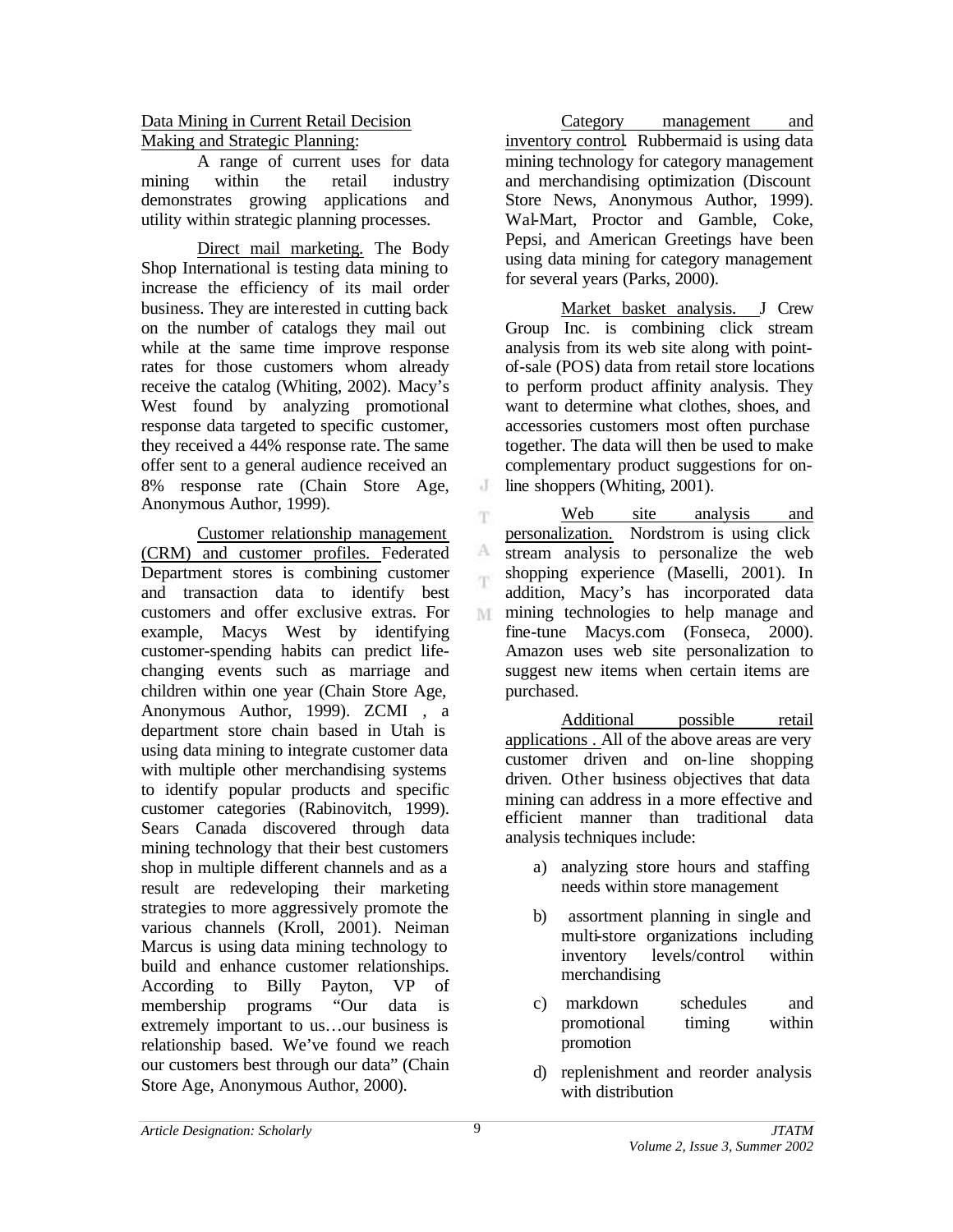e) effective sizing, grading, cutting, sourcing, and trend analysis within product development

Other business applications. Retail is not the only business that is utilizing data mining. Credit card companies use data mining to determine which customers are most likely to respond to travel tie -ins like hotel and airfare discounts (Wheaton, 1998) and identifying individual purchasing habits to customize coupon offerings in individual statements (Peacock, 1998). A food club warehouse used data mining to discover that coupon offerings during Passover and Easter boosted sales. Data mining also helped identify that travel size toiletries sold better during Thanksgiving and Christmas, the two heaviest travel times of the year (GlobalIntel.com, Anonymous Author, 1998). Telemarketing companies are utilizing data mining to fine tune the calls they make resulting in a substantial drop in overhead costs. They target prospects predicted by demographics, lifestyle, pyschographics and purchasing history (Hollander, 1998). Brokerage and investment firms are also utilizing data mining to increase their customer base and determine who is more likely to invest in what (Press, 1998).

# Existing Research:

Empirical research on data mining applications in the retail and product development industry is limited. Studies have been focusing on the on-line or ecommerce sector. Lee, Podlaseck, Schonberg, and Hock (2001) analyzed click stream data to study on-line shopping behavior as well as visualization and data mining analysis techniques to study the movement of customers through web sites as a means to better understand on-line merchandising. Path analysis has been used to study web traffic (Berkhin, Beche, and Randall 2001). Data mining has been explored in optimizing inventory levels for electronic commerce, to analyze product performance of online stores and to analyze web-based shopping systems (Dhond,

Gutpa, and Vadhavkar 2000, Lee, Podlaseck, 2000, Arlitt, Krishnamurthy, and Rolia, 2001).

Research in non on-line sector studies was much more limited. Two studies identified were focused on product selection and assortment (Brijs, Goethals, Swinnen, Vanhoof, and Wets, 2000a and 2000b). Clearly, there is much more to be accomplished with this very powerful research tool.

Recommendations for Future Research:

Work towards determining cost/benefit model would benefit the industry. The more powerful the information obtained from data mining technology spurs greater utility which in turn drives the need for more data collection which adds to the  $\cdot$ hardware/software needs which creates more powerful information and the cycle continues. All of this costs money. Where is the point of diminishing returns? How can  $\mathbf{T}$ we truly measure return on investment? Developing guidelines for users on when the cost of input (money and time) begins to exceed output (money saved, time saved, and the utility of the information obtained) could aid in effective implementation of data mining technologies and application of the results.

There needs to be a better understanding of the ethical and legal issues surrounding the use of information. Individual privacy is a key social issue in data mining technology today. It is now possible to glean a significant amount of information about a particular customer by analyzing purchasing behavior (www.anderson.ucla.edu, 2002). Additional concerns center around the issue of data ownership and use (Thearling, 2002). Government regulations such as the FDA impact data integrity and traceability and there are situations where the data being analyzed cannot be legally used in decisionmaking such as race, gender, and age (Anderson, 2001; Thearling, 2002).

A

M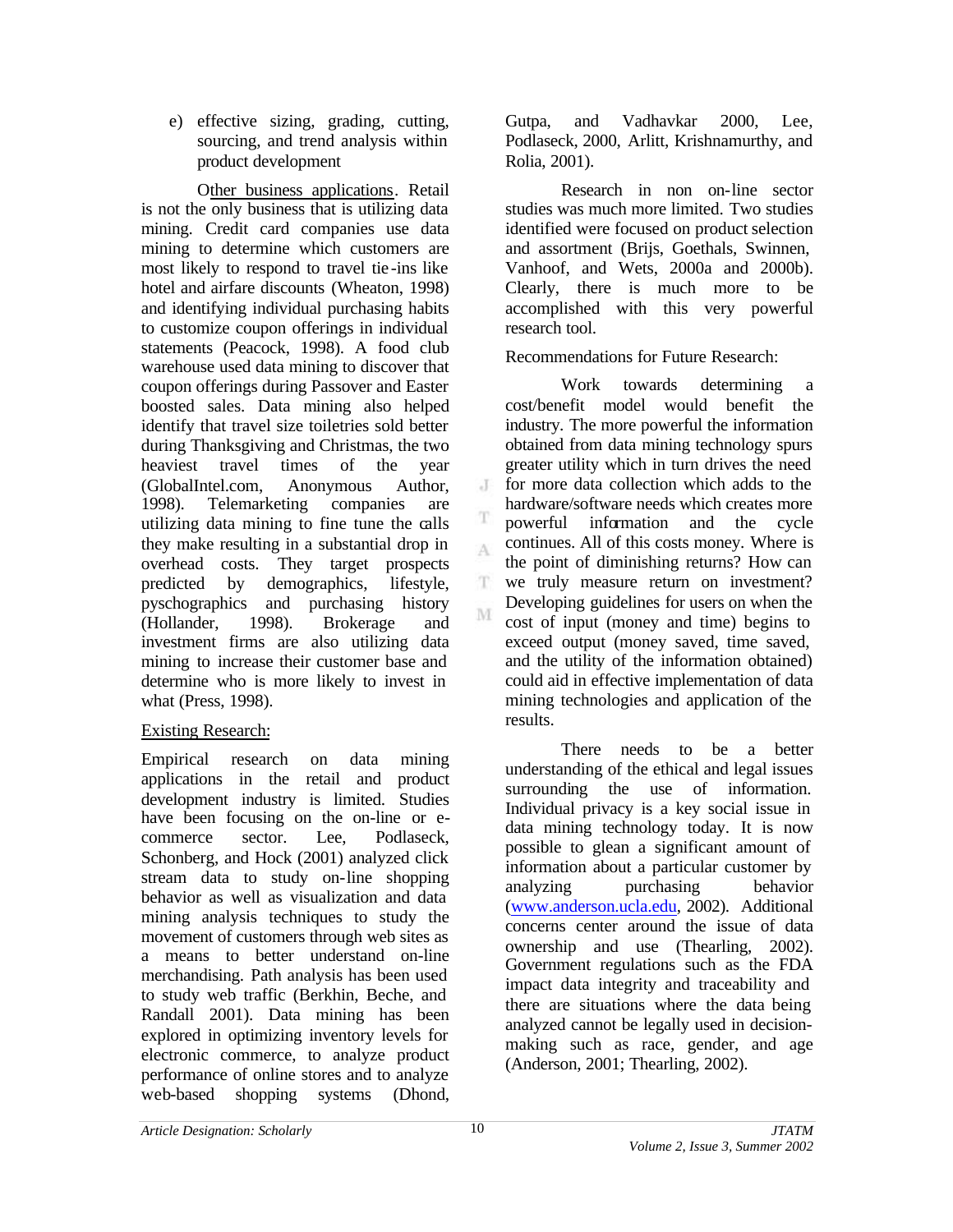Research needs to be done toward helping develop better models and applications that focus specifically on the retail/merchandising/product development industry. Rabinovitch (1999) stated that retailers are more concerned with the application of data mining results and the impact on the bottom line rather than the technical jargon of how it works. One way to accomplish this is to analyze who is using it, why, and look closely at successes and failures.

Finally, more discussion is warranted on the entire process of technology and decision-making. What part does technology really play in decisionmaking? There exists a fallacy that data equals information that equals knowledge, which results in action (Keen, 1997). Much research has been done on the supply side of information: gathering (point of sale scanners and coupon cards, automatic teller machines, etc.), sharing (internet, intranet, email, etc.), and analyzing information (traditional statistical techniques, data mining). More time and emphasis needs to be placed on the action piece rather than on the data collection and analysis piece. Perhaps the focus of research needs to shift to the other end of the spectrum.

**"**Companies whose data mining efforts are guided by "mythology" will find themselves at a serious competitive disadvantage to those organizations taking a measured, rational approached based on facts" (Small, 2002, pg. 3). As electronic databases continue to grow, data mining will continue to make advances, producing predictive information and helping businesses leverage their data to facilitate more effective and efficient proactive decision-making.

## **References**

 Anderson, J.L. (2001). Profiles of successful graduate students using artificial neural networking and simultaneous multiple regression. Unpublished Dissertation, Colorado State University.

 Arlitt, M., Krishnamurthy, D., & Rolia, J. (2001, August). Characterizing the scalability of large web-based shopping systems. *ACM Transactions on Internet Technology, (1),* 1, 44-69.

 Berkin, P., Beche, J.D., & Randall, D.J. (2001). Interactive path analysis of web site traffic. *American Association for Artificial Intelligence, Proceedings*. 414-419.

 Berry, M.J.A., & Linoff, G. (1997). *Data mining techniques for marketing, sales and*  customer support. New York: John Wiley & Sons, Inc.

 Brijs, T., Swinnen, G., Vanhoof, K., & Wets, G. (1999). Using association rules for product assortment decisions: A case study. *Data Mining and Knowledge Discovery,* M 254.

 Brijs, T., Goethals, B., Swinnen, G., Vanhoof, K., & Wets, G. (2000). A data mining framework for optimal product selection in a retail supermarket: The generalized PROFSET model. *Data Mining and Knowledge Discovery,* 300.

 Cabena, P., Hadjinian, P., Stadler, R., Verhees, J & Zanasi, A. (1998). *Discovering data mining: From concept to implementation.* Upper Saddle River, N.J.: Prentice Hall.

 Data mining/CRM: Searching for an ROI. (2001, October). *Chain Store Age*, 24-26.

 Data mining: What is data mining? (no date). [online]. Available: http://www.anderson.ucla.edu/faculty [2002, June 11].

T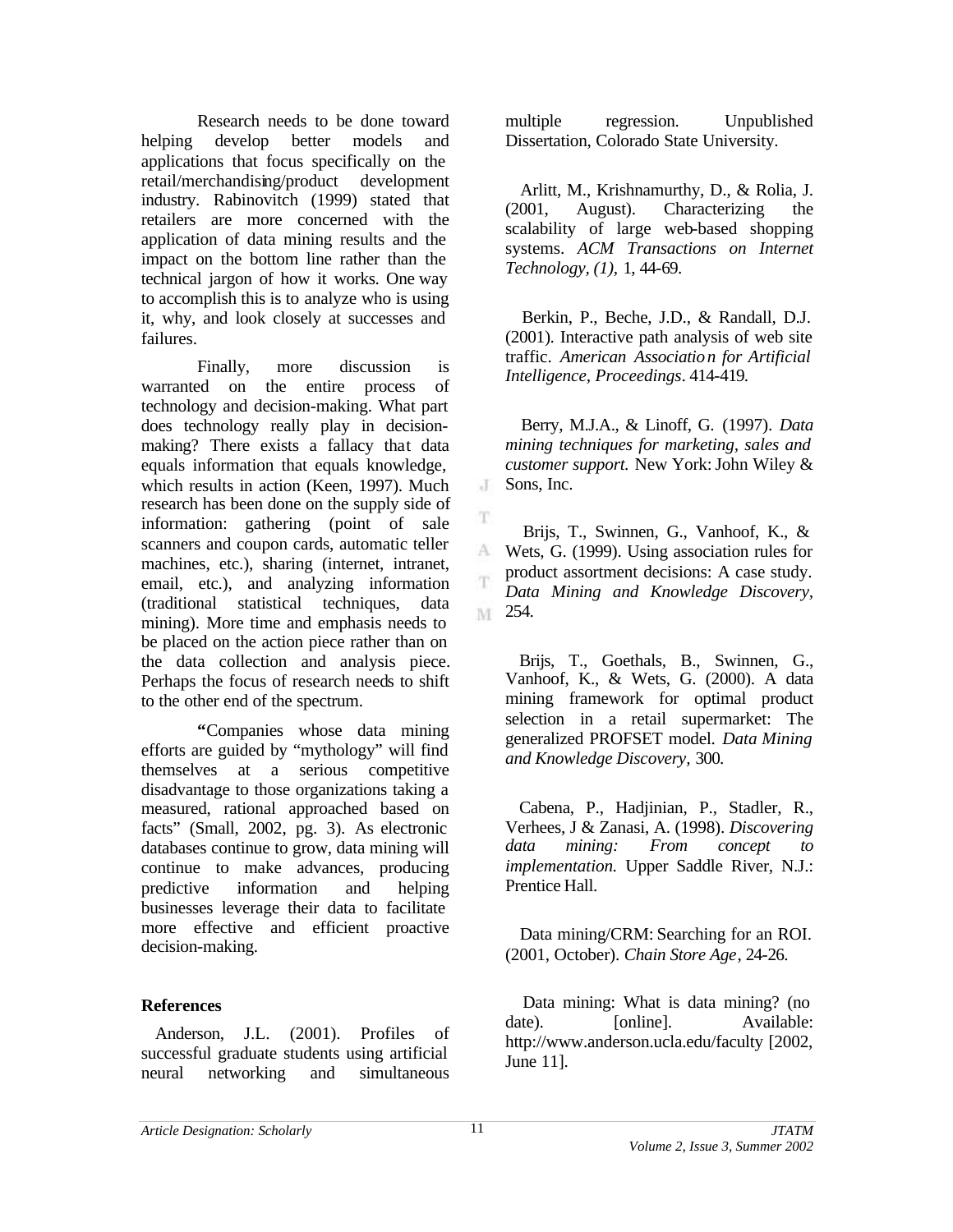Data Intelligence Group. (1995, September). An overview of data mining at Dun and Bradstreet. [online]. Available: http://www3.shore.net [2002, June 11].

 Decker, P. (1998, Mar/Apr). Data mining's hidden dangers. *Banking Strategies, 74*(2), 6-14.

 Dhond, A., Gupta, A. & Vadhavkar, S. (2000). Data mining techniques for optimizing inventories for electronic commerce. *Data Mining and Knowledge Discovery,* 480-486.

 Do-it-yourself data mining. (1996, December). *Marketing Computers, 16,* (11), 1-2.

 Foley J. & Russell, J.D. (1998, March 16). Mining your own business. *Informationweek, 673,* 18-20.

 Fonseca, B. (2000, July 7). Personalization and web analysis sink in. *Infoworld, (22),*  29, 39.

 Growing lifetime value. (1999, May). *Chain Store Age, (75),* 5, 143.

 Hollander, G. (1998, May 25). Model 1 deftly pares customer characteristics. *Infoworld, 20,*(21), 148.

 Kempster, M. (1998, June). Digging for data. *Inform, 12,* (6), 22-30.

 Keen, P.G.W. (1997, November 17). Let's focus on action not info. *Computerworld* [online]. Available: http://www.computerworld.com. [2002, June 11].

 Kroll, K.M. (2001, April). Sears Canada gains improved customer knowledge with

data mining and analysis. *Stores, (83),* 4, 128-129.

 Lee, J. & Podlaseck, M. (2000, October). Using a starfield visualization of ranalyzing product performance of online stores. *Data Mining and Knowledge Discovery,* 168-175.

 Lee, J., Podlaseck, M., Schonberg, E., & Hoch, R. (2001, January-April). Visualization and analysis of click stream data of online stores for understanding web merchandising. *Data Mining and Knowledge Discovery, (5),* 1-2, 59-84.

 Maselli, J. (2001, February). Businessintelligence pays off for Nordstrom. *Information Week, (825),* 91.

T Mining the store. (2000, January). *Chain Store Age, 76*, (1), 4-5.

 Murphy, P. A. (1998, March). Focus on  $\mathbf{M}$ existing customers seen driving revenue growth. *Stores,* 32-34.

 Parks, L. (2000, June). Information resources inc. *Drug Store News, (22),* 9, 219-222.

 Peacock, P.R. (1998, Winter). Data mining in marketing: Part 1. *Marketing Management,* 9-18.

 Press, S. (1998, June). Fool's gold. *Sales and Marketing Management, 150,* (6), 58- 62.

 Rabinovitch, L. (1999, December). America's "first" department store mines customer data. *Direct marketing, (62),*8, 42- 44+.

Ritzer, J.R. (1996, August). New rule based systems tackle employee shrink. *Stores, (78),* 8, 71-72.

T.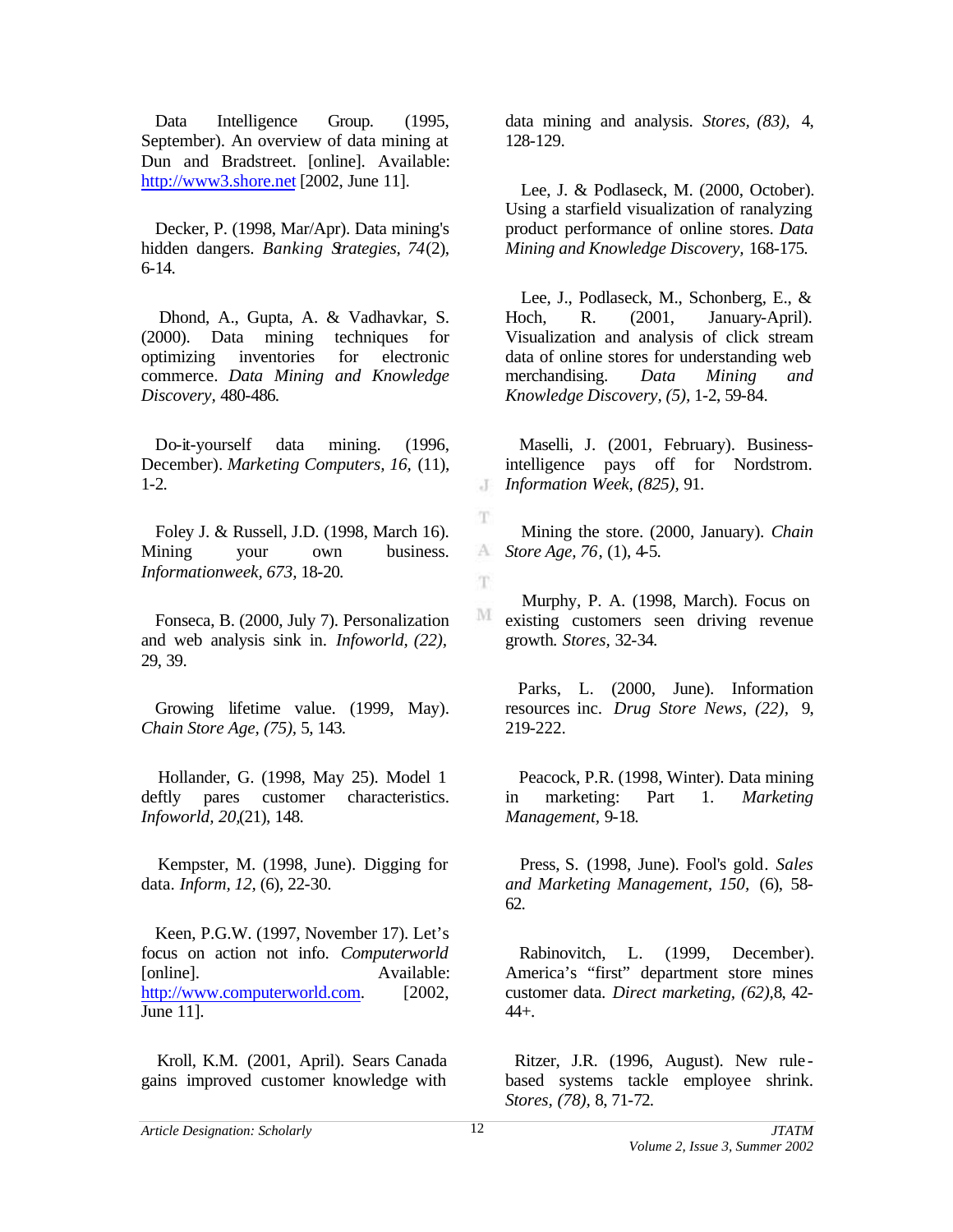Rubbermaid mines for profits. (1999, March). *Discount Store News, (38),* 6, S3- S5.

 Small, R.D. (1997, January). Debunking data mining myths. *Informationweek* , [online]. Available: http://www.informationweek.com. [2002, June 11].

Stedman, C. (1997, December). Data mining despite the dangers. *Computerworld, (32),* 1, 61-62.

 Thearling, K. (2002). More than algorithms: Data mining in the real world. [online]. Available: http://www.thearling.com. [2002, June 11].

 Thearling, K. (2002). An introduction to data mining. [online]. Available: http://www.thearling.com. [2002, June 11].

 What is data mining? (No date). [online]. Available: http://www.globalintel.com/data.html [1998, Sept. 13].

 Wheaton, J. (1998, May). Data detectives. *Catalog Age, 15,* (6), 94-100.

 Whiting, R. (2002, February). Companies boost sales efforts with predictive analysis. *Information Week, (877),* 62-64.

 Whiting, R. (2001, November). Retailer seeks success on how customer dress. *Information Week, (865),* 65.

 Whiting, R. (2002, March). Business intelligence: Feasible or feeble? [online]. Available:

http://www.informationweek.com. [2002, June 11].

### **AUTHORS' INFORMATION**

Joan Anderson, Ph.D. Department of Apparel, Merchandising, and Interior Design Washington State University Pullman, Washington 99164 509-335-8399 joana@wsu.edu

Antigone Kotsiopulos, Ph.D. College of Applied Human Sciences  $\cdot$ T Colorado State University m Fort Collins, Colorado 80523 A 970-491-7740

M

T.